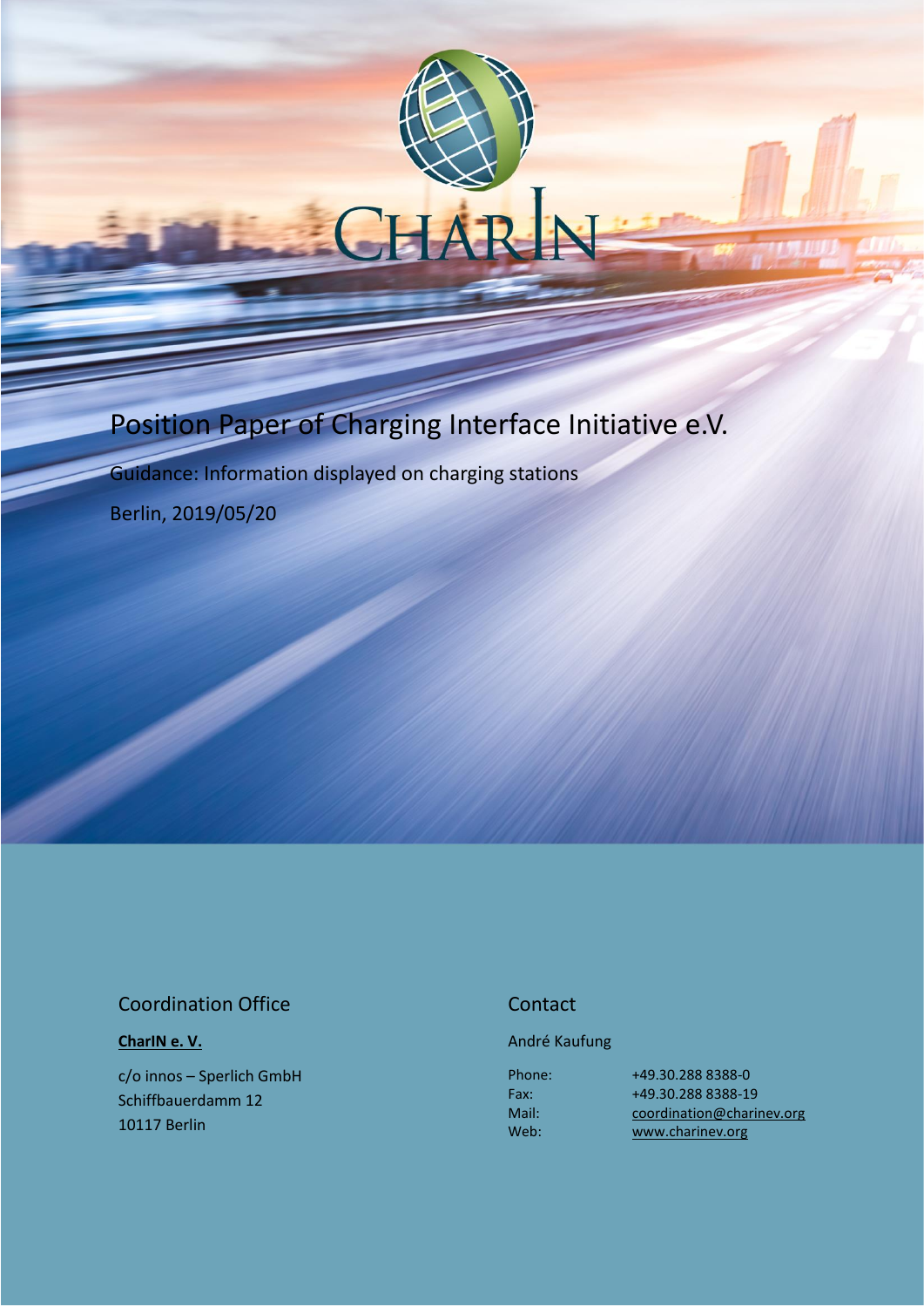

**The CharIN Vision: Developing and establishing the Combined Charging System (CCS) as the global standard for charging battery powered electric vehicles.** Full customer satisfaction during the charging process is pivotal, and thus is key for the market uptake of EVs. For this reason, it is the responsibility of the charge point operator to provide the customer with relevant and accurate information while charging.

CharIN thus proposes the following for publicly accessible charging stations (depending on the related contract and the regional requirements):

| <b>Item</b>                                    | <b>AC charging stations</b> |           | <b>DC</b> charging stations              |
|------------------------------------------------|-----------------------------|-----------|------------------------------------------|
| <b>Local Emergency number</b>                  | Mandatory                   |           | Mandatory                                |
| <b>Easy-to-find identifier</b>                 | Mandatory                   |           | Mandatory                                |
| <b>Display</b>                                 | Optional                    |           | Mandatory or In-App Display <sup>b</sup> |
| <b>Time Charged</b>                            | Only with display           | Mandatory | Mandatory                                |
| Amount of energy delivered in kWh              |                             | Mandatory | Mandatory                                |
| Charging power in kW                           |                             | Mandatory | Mandatory                                |
| Cumulated costs in local currency <sup>a</sup> |                             | Optional  | Optional                                 |
| State of charge in %                           | Not relevant                |           | Mandatory                                |

The following information **should not be** shown on the charging station display because it is either **not relevant** for the customer or **cannot be calculated accurately** by the charging station:

- DC voltage in Volt
- DC current in Ampere
- Remaining time until 80% SoC
- Remaining time until 100% SoC
- **■** Time until charging is completed

<sup>a</sup> If the charger supports an ad-hoc charging (e.g. via SMS, app or credit card) and the tariff/ costs are known to the CPO then the pricing should be clearly communicated to the customer upfront (e.g. via charger display, app, website, label, QR-code etc.).

**b** In case the DC charging station does not have a display easy access to a smartphone or tablet application displaying this da ta must be provided by the charge point operator.